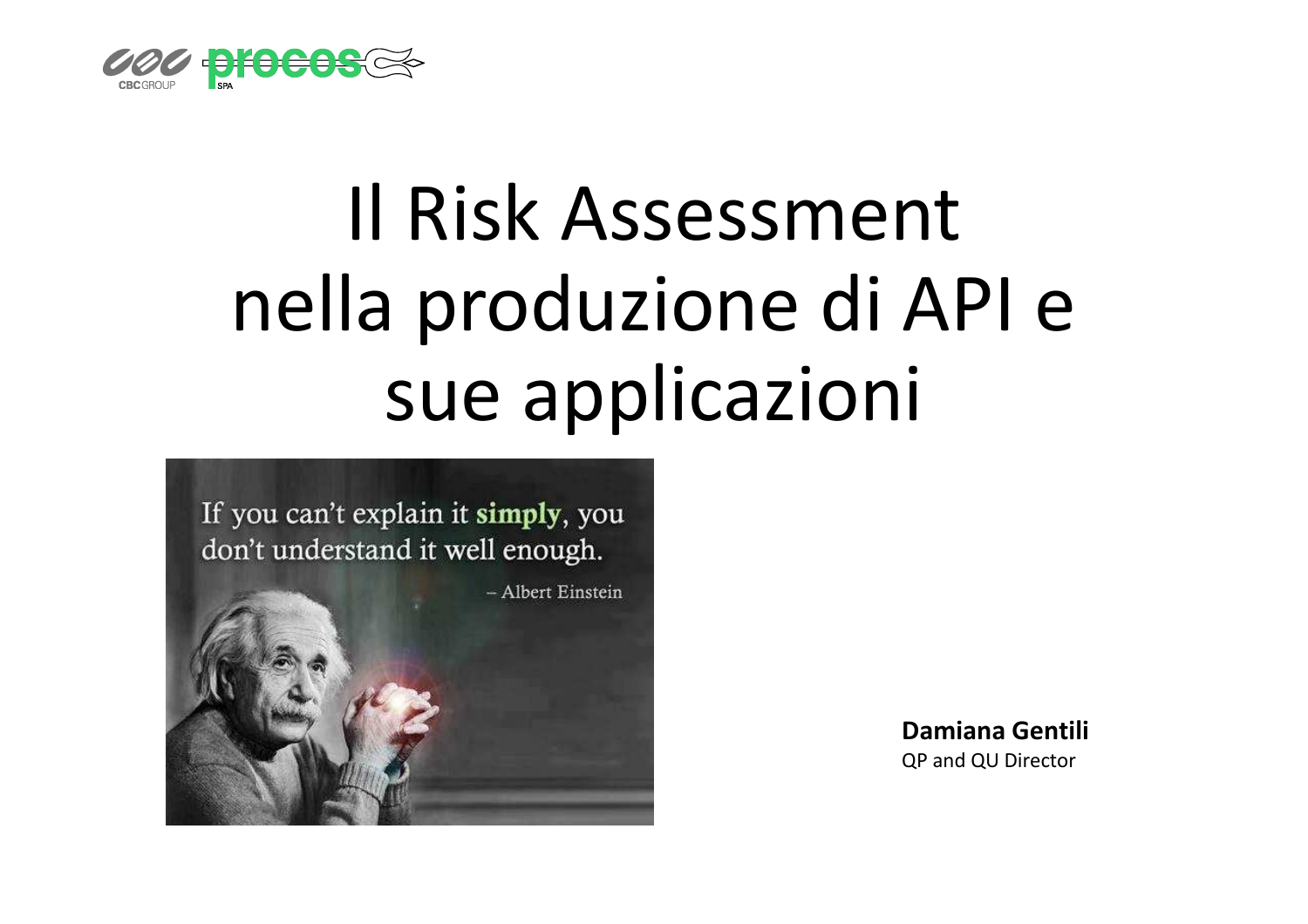

## Agenda

**☆Introduction** 

**\*** Regulatory framework

**❖ Quality risk management** & case studies

**❖**Conclusions

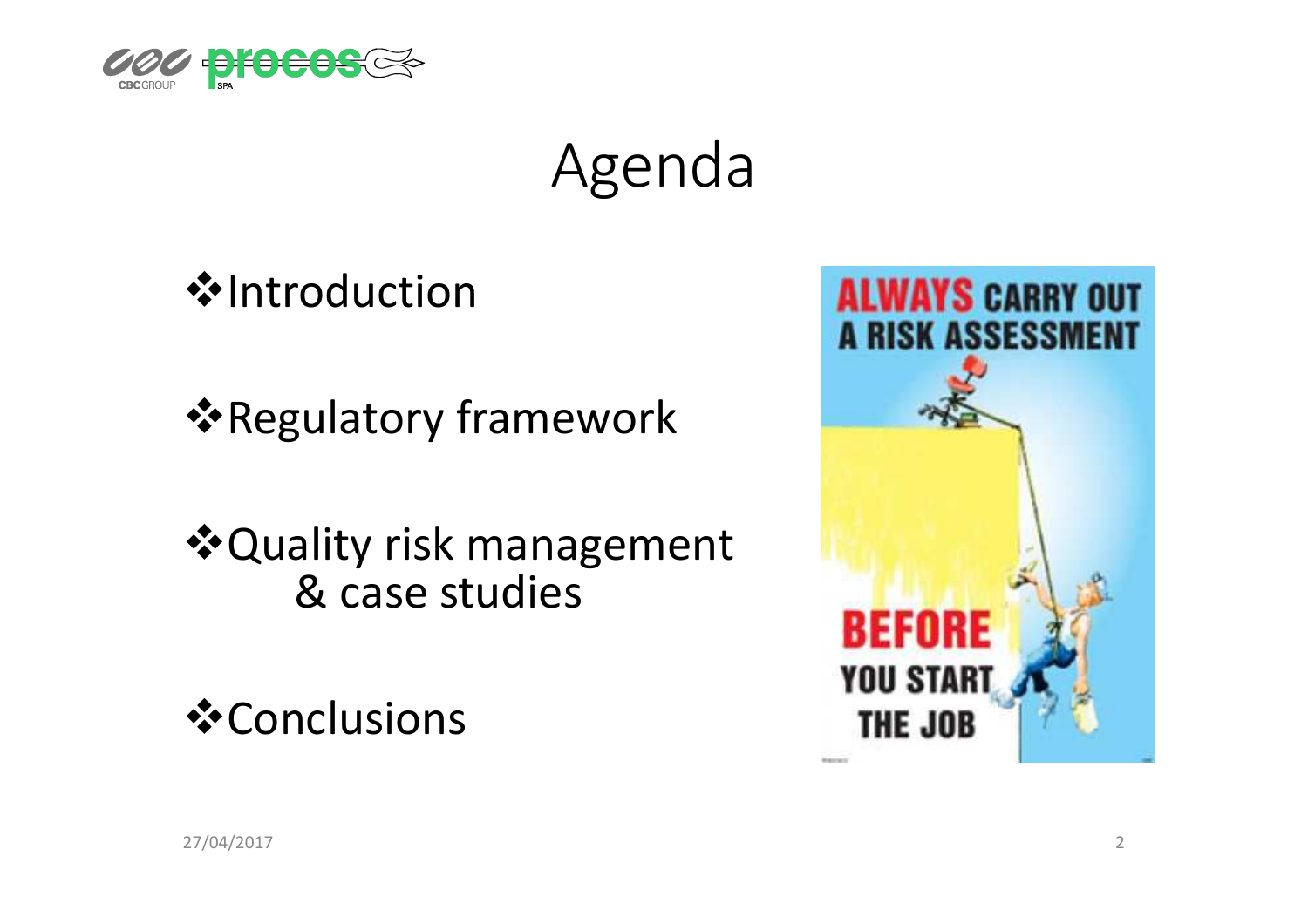

### Quality Risk Management

#### **QRM is a process supported by science and practicaldecisions inside a quality system**

-Quality Risk Management is the full process

-Quality RiskAssessment, Control, Review etc.represent only individual steps

-Quality risk management is linked to knowledge management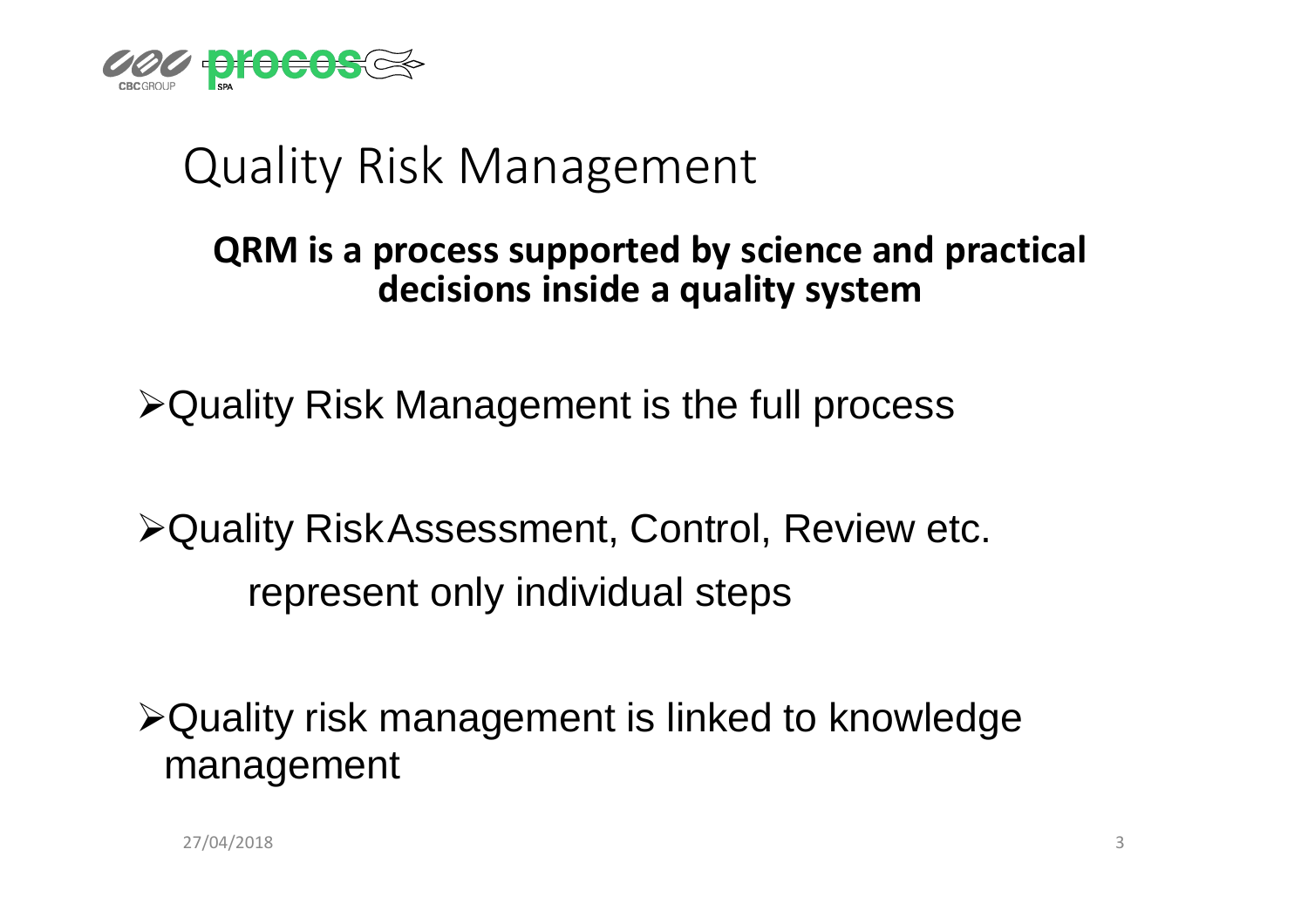

### Overview of the Regulatory Framework

• Risk management is not a new concept in EU GMP and US legislation

 ICH Q9 Quality Risk Management (part III EU GMP)FDA Guidance for Industry – Q9 Quality Risk Management

- «Risk» concept is mentioned in several documents in EU GMP legislation and guidance
- «Unless otherwise justified» is a concept frequently used in both GMP and Quality guidelines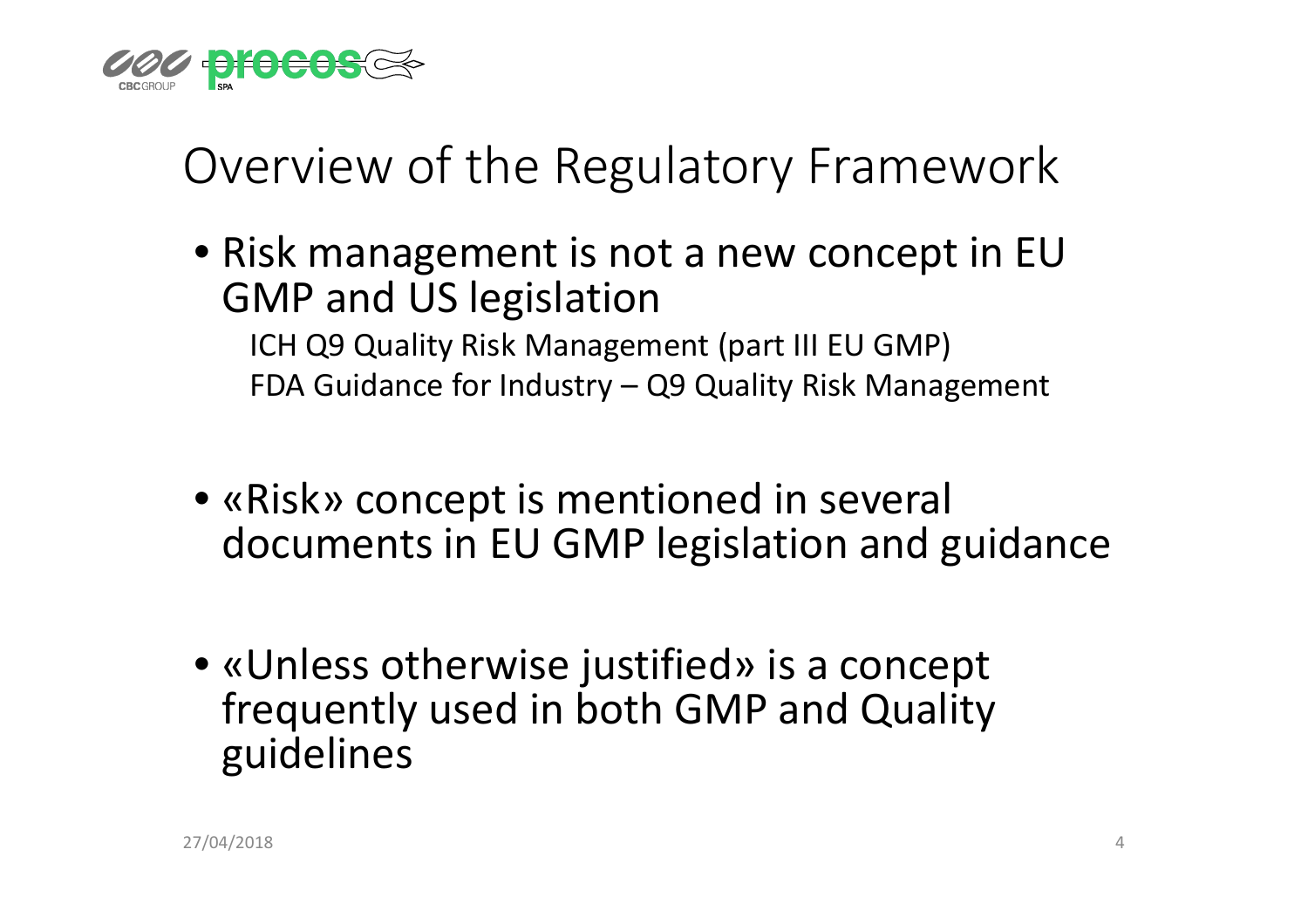

### QRM & EU GMP Guide part I

#### **Chapter 1 – Quality system**

- Comprehensive and correct implemented system of Quality Assurance including GMP, QC and QRM
- QRM system is based on scientific knowledge, process experience<br>and focused on protection of the patient
- QRM effort, formality and documentation is related to risk level

### **Chapter 3 and 5 – Premises & Equipment and Production**

- Dedicated manufacturing facility
- If not dedicated, suitable contained systems, design of manufacturing process, closed systems, ease of cleaning, etc.

#### **Chapter 8 – Complaints and Product Recall**

• QRM principles when complaints are under investigation and when making decision on recalls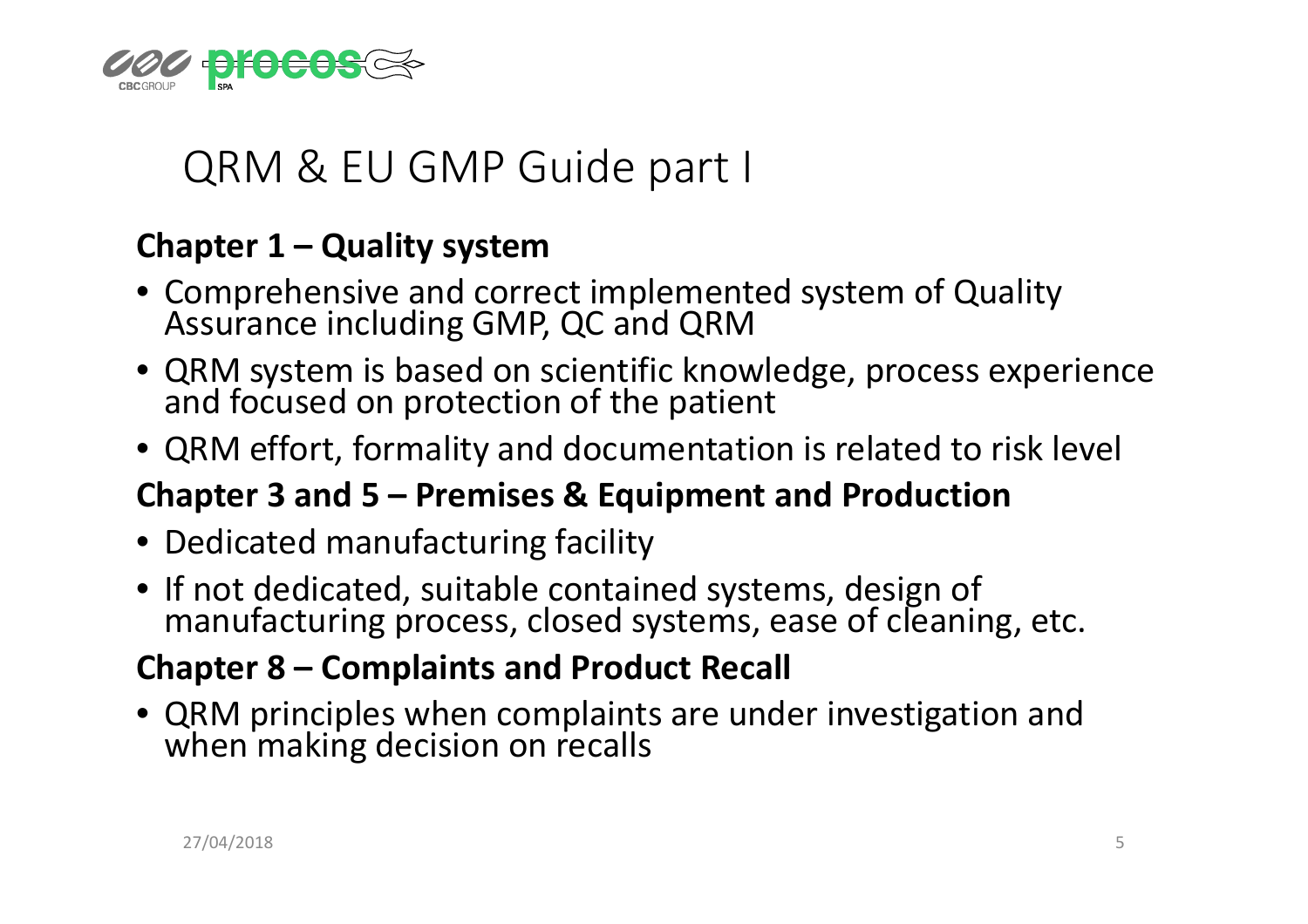

### QRM & EU GMP Guide part II

#### **2.1 – Principles**

• 2.19 To achieve the quality objective reliably there must be a comprehensively designed and correctly implemented quality system incorporating Good Manufacturing Practice, Quality Control and Quality Risk Management

#### **2.2 Quality Risk Management**

- 2.20 Quality risk management is a systematic process for the assessment, control, communication and review of risks to the quality of the active substance. It can be applied both proactively and retrospectively
- 2.21 The quality risk management system should ensure that:

- the evaluation of the risk to quality is based on scientific knowledge, experience with the process and ultimately links to the protection of the patient through communication with the user of the active substance

-- the level of effort, formality and documentation of the quality risk<br>management process is commensurate with the level of risk management process is commensurate with the level of risk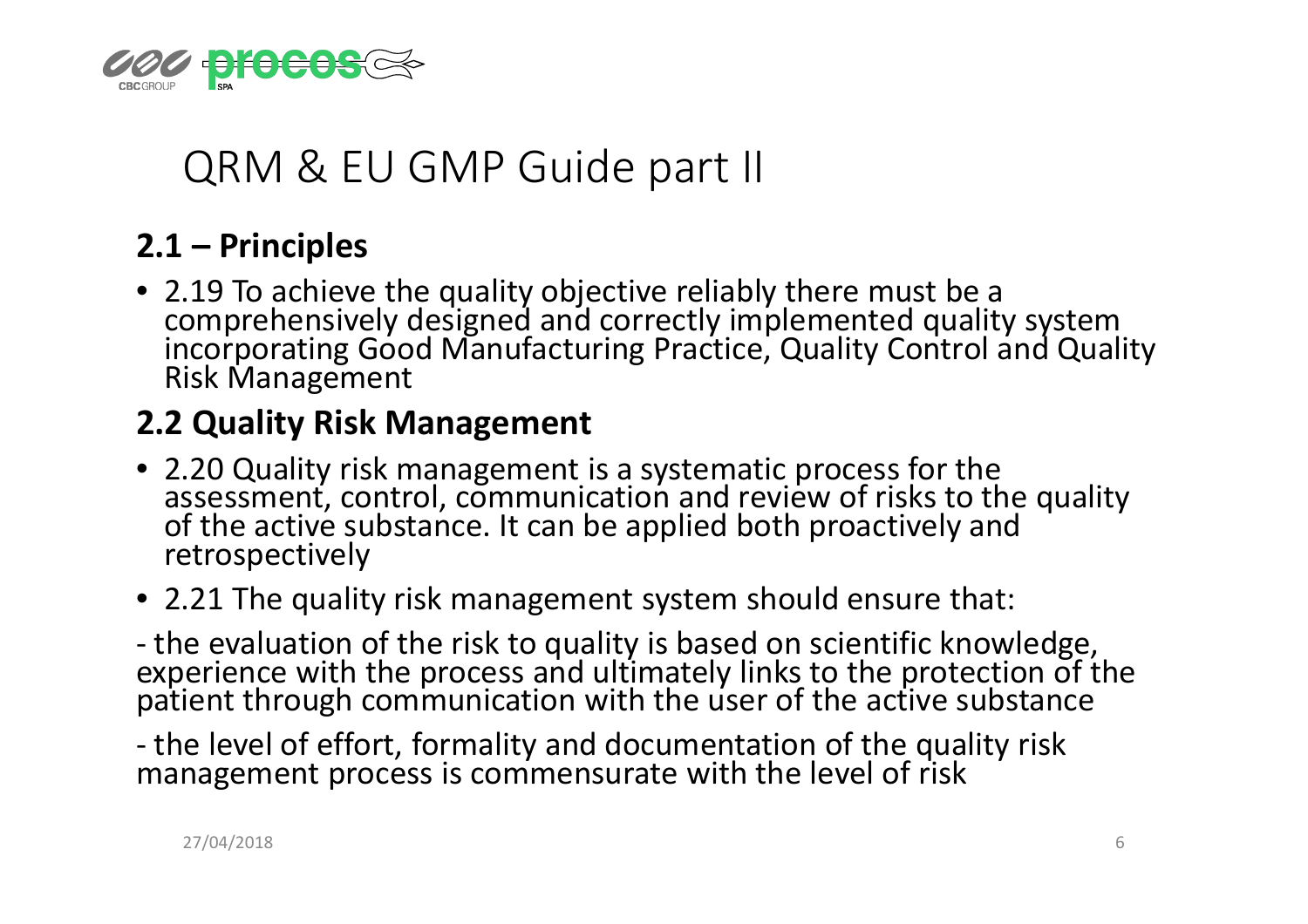

## Milestone

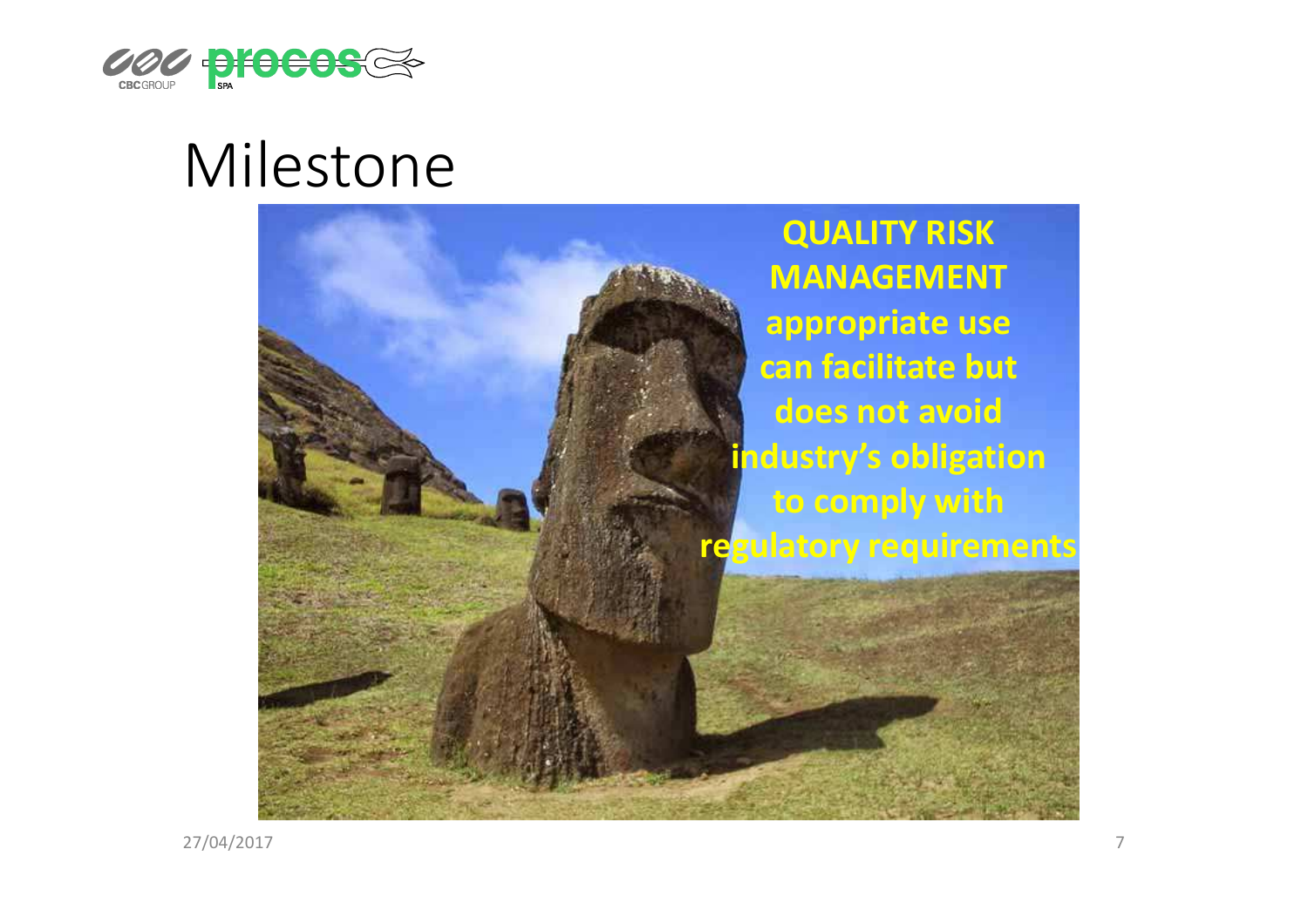

## Soft tool

### **Multi disciplinary team «Risk-based thinking»**

- Everybody's business : risk-based thinking is something to do automatically and often subconsciously
- Risk-based thinking is already part of the process approach
- Risk-based thinking makes preventive action as part of the daily routine
- Risk is often considered having a negative sense. Risk-based thinking can also identify opportunities. It is the positive side of the risk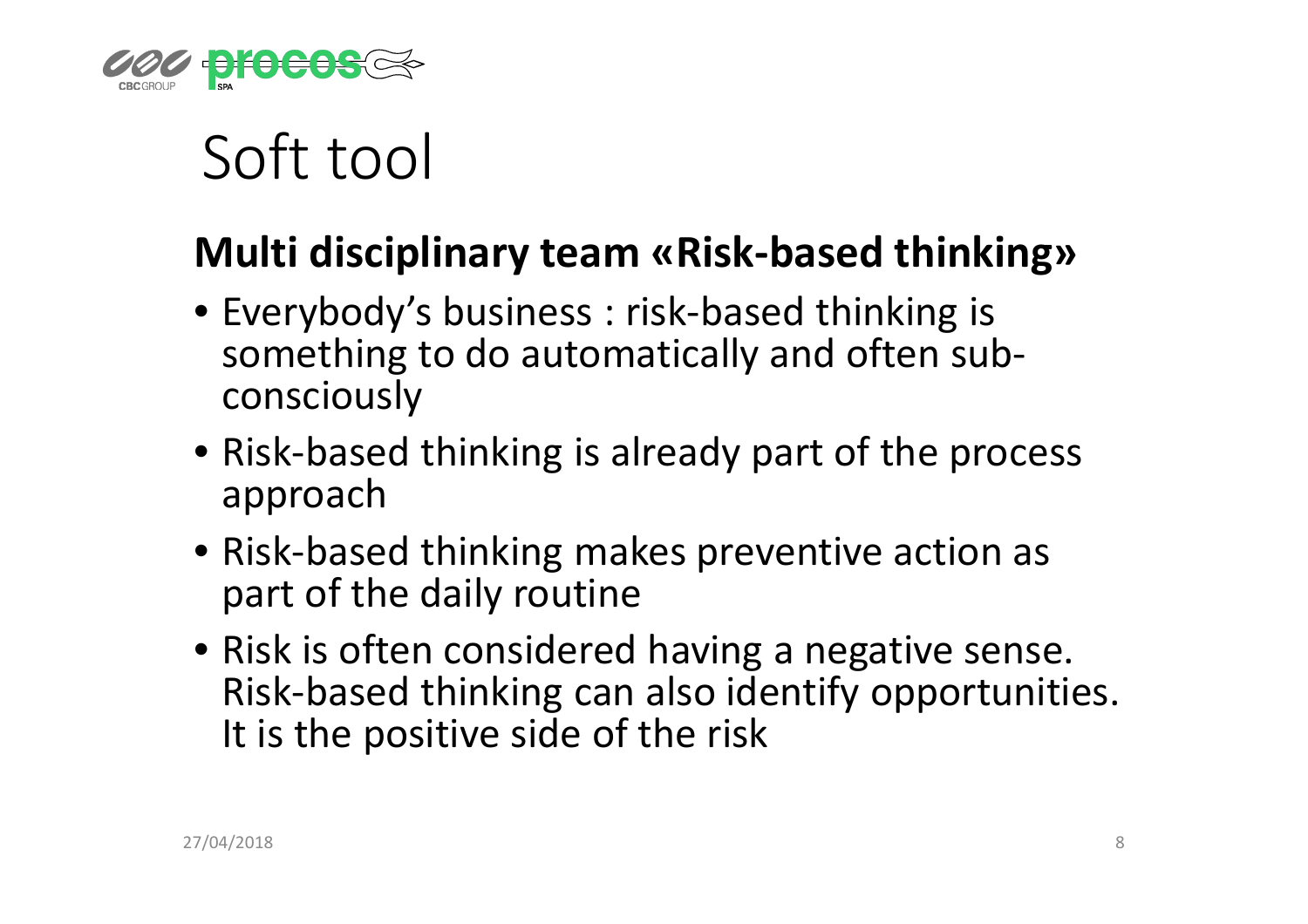

#### Hard toolsFMEA**FTA** Complexity Complexity **HAZOP HACCP** FMEA - Failure modes and effects analysis PHAFTA - Fault tree analysis REMHAZOP - Hazard and operability study CMHACCP - Hazard Analysis and Critical Control Points PHA - Preliminary hazard analysis REM – Risk evaluation & mitigation

Formality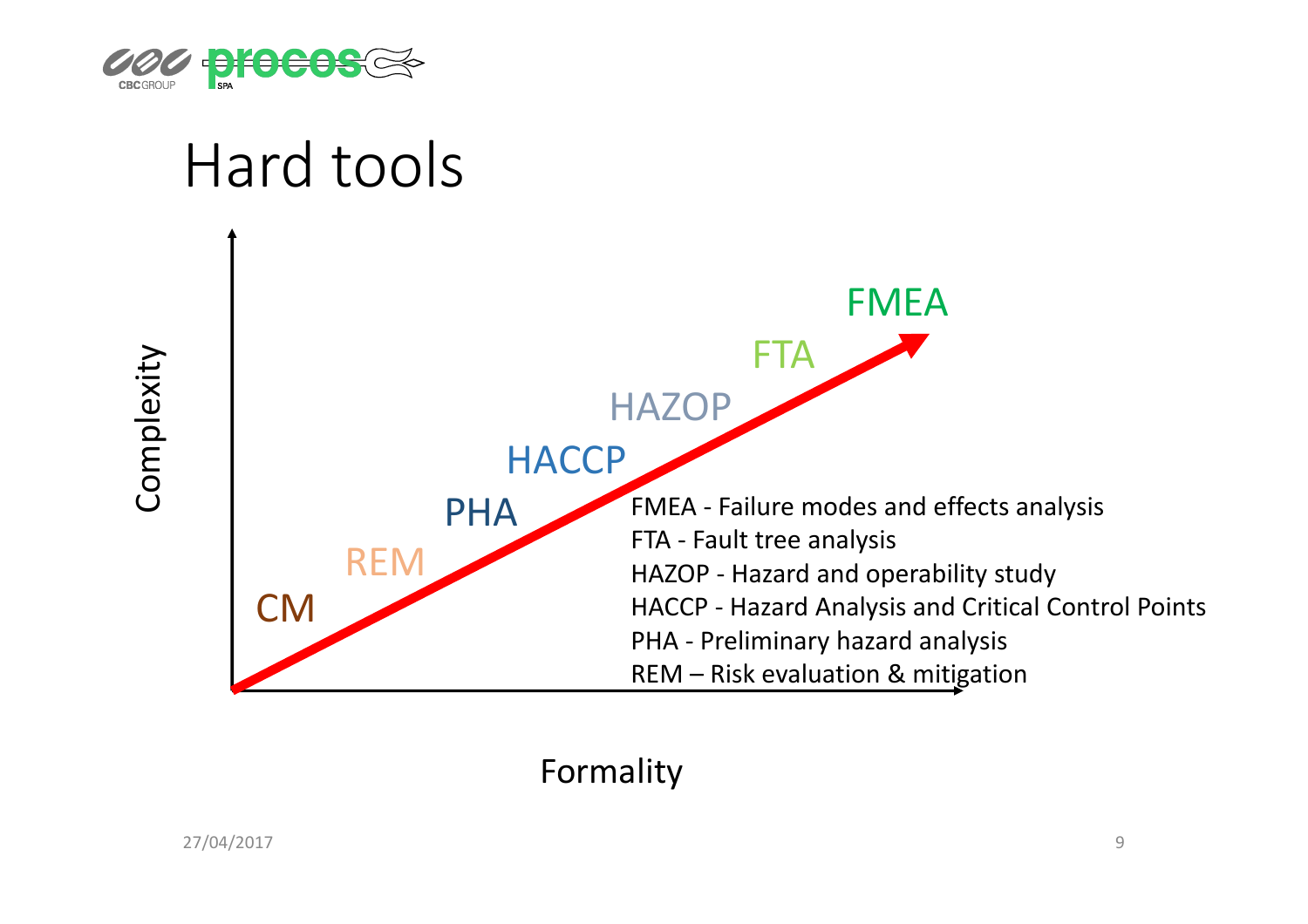

## **Challenges**

### **Formality level or less formal approach ?**

- It is not necessary using always a formal risk management process (using recognized tools and SOP)
- Use of informal risk management processes (using empirical tools and/or internal procedures) can also be considered acceptable (ICH Q9)

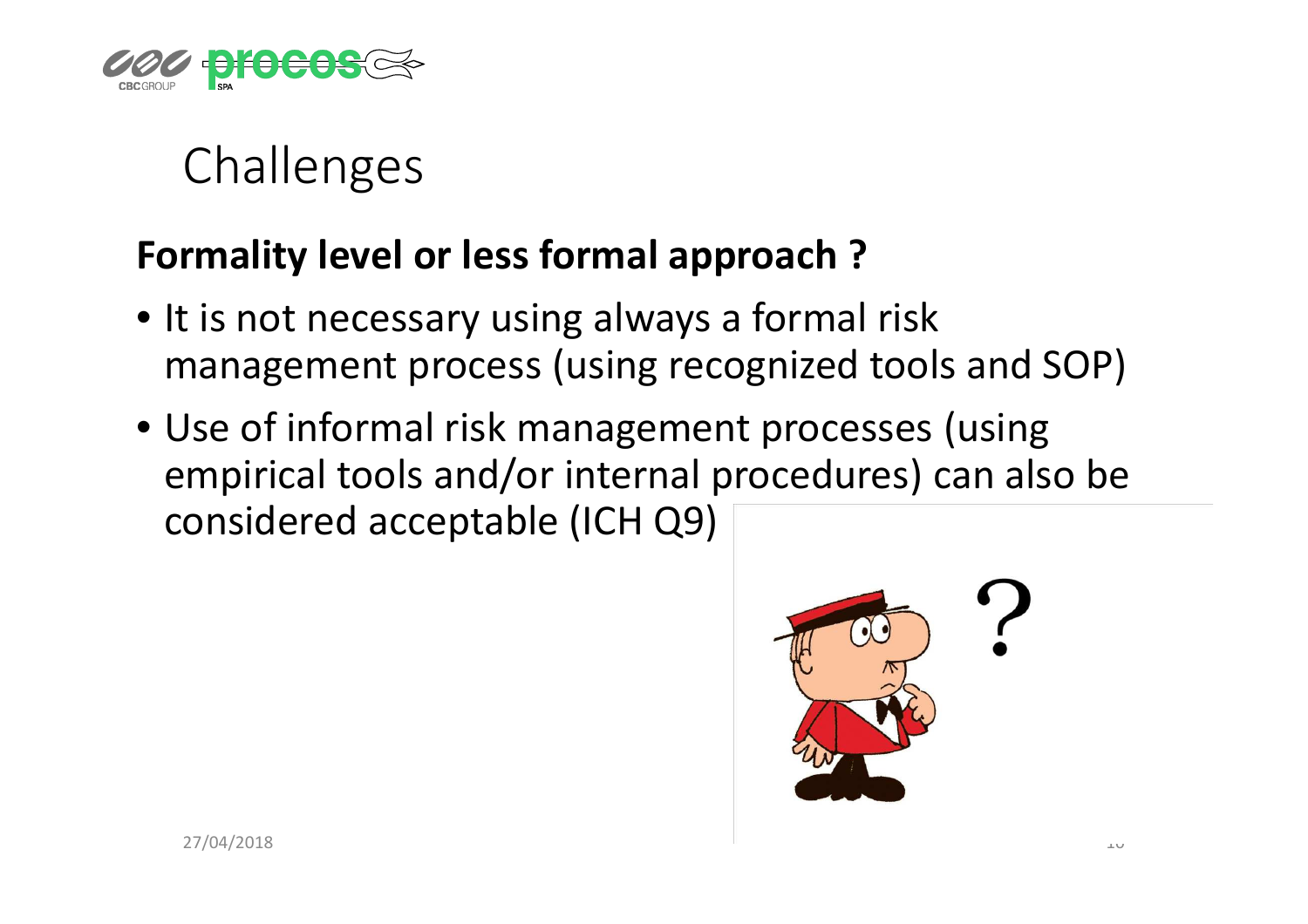

## Case studies – contexts

-Containment risk analysis

- > Equipment allocation
	- -Rescoring

Hubbard, Douglas W. (2009): The Failure of Risk ManagementWhy It's Broken and How to Fix It

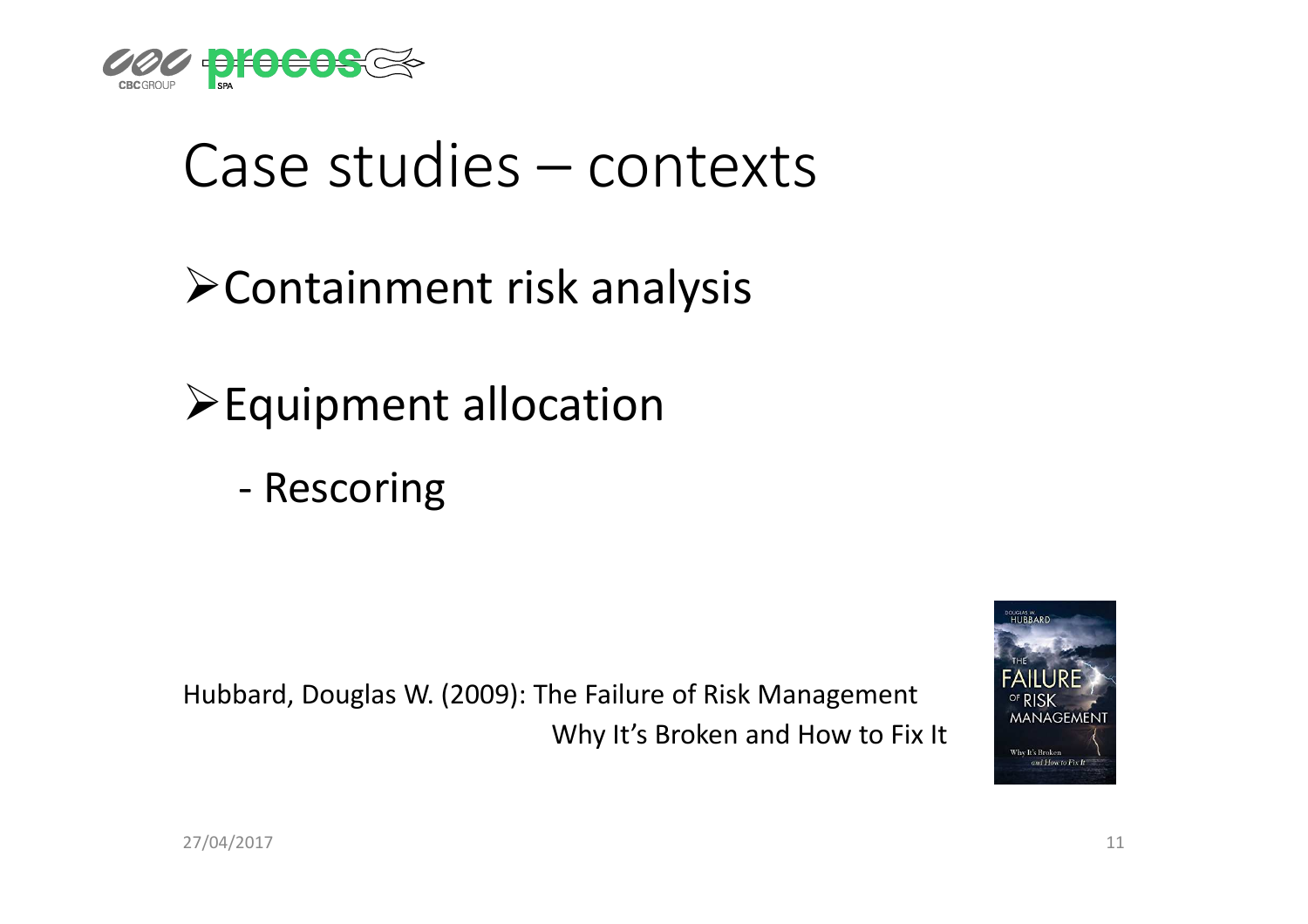

## Containment risk analysis

| <b>PROCESS MAPPING</b> |                                |                         |                                                                                                                                                                                                                                                                                                                                                                                                                                                                                                                                                                                                                                                                                                                                                                                                                                                                                                                                                                                                                                                                                                                                                                                                                                                                                                                                                                                                                                                                                                                                                                                                                     |                                                                  |           | <b>FMEA</b>                                                            |                          |                         |                                                                                                                                                                                                                                                                                                                                                                                                                                                                                                                                                                                                                                                                                                                                                                                     |                | <b>INITIAL RISK ANALYSIS</b> |                                        |                              |                                                       |   |                             |  |
|------------------------|--------------------------------|-------------------------|---------------------------------------------------------------------------------------------------------------------------------------------------------------------------------------------------------------------------------------------------------------------------------------------------------------------------------------------------------------------------------------------------------------------------------------------------------------------------------------------------------------------------------------------------------------------------------------------------------------------------------------------------------------------------------------------------------------------------------------------------------------------------------------------------------------------------------------------------------------------------------------------------------------------------------------------------------------------------------------------------------------------------------------------------------------------------------------------------------------------------------------------------------------------------------------------------------------------------------------------------------------------------------------------------------------------------------------------------------------------------------------------------------------------------------------------------------------------------------------------------------------------------------------------------------------------------------------------------------------------|------------------------------------------------------------------|-----------|------------------------------------------------------------------------|--------------------------|-------------------------|-------------------------------------------------------------------------------------------------------------------------------------------------------------------------------------------------------------------------------------------------------------------------------------------------------------------------------------------------------------------------------------------------------------------------------------------------------------------------------------------------------------------------------------------------------------------------------------------------------------------------------------------------------------------------------------------------------------------------------------------------------------------------------------|----------------|------------------------------|----------------------------------------|------------------------------|-------------------------------------------------------|---|-----------------------------|--|
| <b>Tracker</b>         | <b>Activity</b><br>description | <b>Tracker</b>          | <b>SubActivity description</b>                                                                                                                                                                                                                                                                                                                                                                                                                                                                                                                                                                                                                                                                                                                                                                                                                                                                                                                                                                                                                                                                                                                                                                                                                                                                                                                                                                                                                                                                                                                                                                                      | <b>Type of</b><br><b>Material</b> Quantit<br>(solid /<br>liquid) | y         | <b>Failure</b><br><b>Failure</b><br><b>Mode</b><br><b>Effect</b>       |                          | <b>Failure</b><br>Cause | <b>Mitigation Factor</b><br>Failure detection Severity<br>method                                                                                                                                                                                                                                                                                                                                                                                                                                                                                                                                                                                                                                                                                                                    |                | <b>Occurre</b><br>nce        | <b>Risk</b><br><b>Score</b><br>$(O*C)$ | Rank<br><b>Index</b><br>(RI) | <b>DetectioRisk Index</b><br>$(RI^*D)$<br>$\mathbf n$ |   | <b>Risk</b><br><b>Score</b> |  |
| 0.1                    | Entrata nel<br>reparto         | 0.1.1<br>0.1.2<br>0.1.3 | Personale del<br>reparto HP<br>di Procosl<br>Si direziona (a seconda del sesso) nello<br>spogliatoio generale; lascia abiti civili e si mette<br>uniforme di reparto (maglia, camicia, pantalone<br>e scarpe antinfortunistiche); inoltre deve<br>prelevare gli occhiali di sicurezza, i quali<br>dovranno essere indossati all'interno dei locali<br>lavoro.<br>Esce dallo spogliatoio comune con l'uniforme di<br>reparto (maglia, camicia, pantalone e scarpe<br>antinfortunistiche) passa attraverso la bussola,<br>esce nel corridoio e si dirige verso le aree di<br>lavoro (laboratori e aree di produzione)<br>Visitatore (e/o Personale Procos di altri<br>reparti)<br>Si direziona nello spogliatoio dei visitatori e<br>indossa camice disposable e sovra scarpe;<br>inoltre deve prelevare gli occhiali di sicurezza, i<br>quali dovranno essere indossati all'interno dei<br>locali di lavoro.<br>Esce da spogliatoio comune con uniforme per<br>visitatore (camice e sovra scarpe), passa<br>attraverso la bussola, esce nel corridoio e si<br>dirige verso le aree di lavoro (laboratori e aree<br>di produzione)<br>Manutentore/Strumentista<br>Si direziona nello spogliatoio dei visitatori e<br>indossa camice disposable e sovra scarpe;<br>inoltre deve prelevare gli occhiali di sicurezza<br>quali dovranno essere indossati all'interno dei<br>locali<br>lavoro.<br>di<br>Esce da spogliatoio comune con uniforme per<br>visitatore (camice e sovra scarpe), passa<br>attraverso la bussola, esce nel corridoio e si<br>dirige verso le aree di lavoro (laboratori e aree<br>di produzione) | <b>NA</b>                                                        | <b>NA</b> | Trasferimento<br>contaminazion<br>e attraverso<br>l'aria<br>ambientale | materiale<br>all'esterno | o dei<br>pressione      | La polverosità residua<br>potenziale presente<br>all'interfaccia con gli<br>spogliatoi generali è nella<br>routine non presente.<br>Tutte le aree di lavoro<br>(Suite 300, kilolab e<br>laboratori) sono<br>delimitate da SAS<br>personali e materiale con<br>Ap maggiore rispetto al<br>locale di lavoro.<br>della potenziale Diffusione di Sbilanciament Spogliatoio: 0 Pa; bussola<br>di accesso al corridoio<br>:ontaminante differenziali di Comune: + 15 Pa;<br>corridoio comune: 0 Pa;<br>magazzino: 0 Pa; bussola<br>per accesso all'area<br>dispensing: + 15 Pa; area<br>dispensing: -25 Pa;<br>Qualifica inziale e<br>periodica impianto HVAC;<br>HVAC dedicato ad ogni<br>area;<br>Implementare il controllo<br>giornaliero dei ∆p su<br>logbook delle aree di<br>lavoro | $\overline{1}$ | 1                            | 1                                      | Low                          | 5                                                     | 5 | Low                         |  |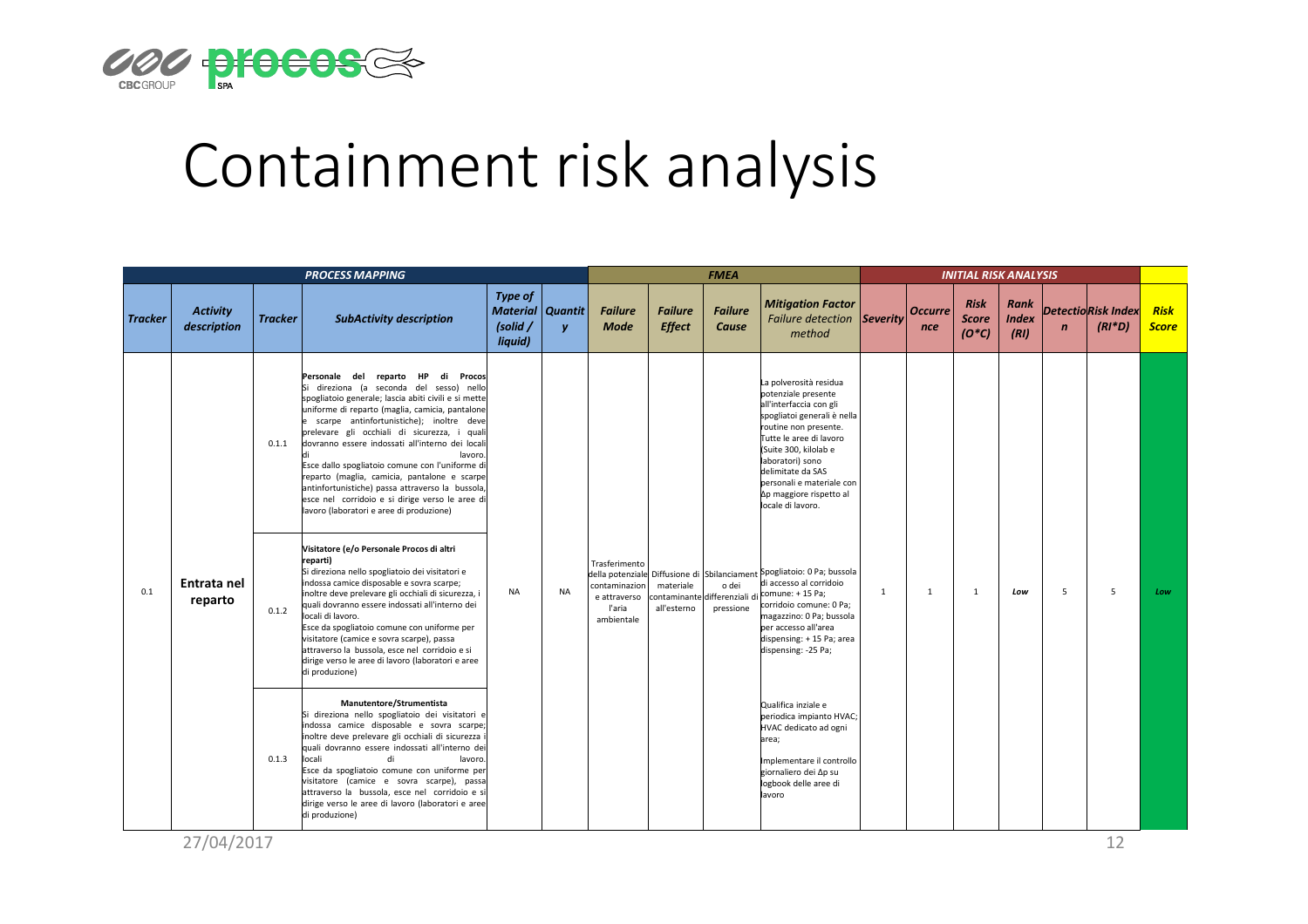

## Equipment allocation

|             |                                                                      |                                                                                                                                        |                                                              |                         |                                                                              |                |                                                  |              |     |                                                                                                                                                                                              |                                     | <b>Actions Results</b> |                |                |                |         |
|-------------|----------------------------------------------------------------------|----------------------------------------------------------------------------------------------------------------------------------------|--------------------------------------------------------------|-------------------------|------------------------------------------------------------------------------|----------------|--------------------------------------------------|--------------|-----|----------------------------------------------------------------------------------------------------------------------------------------------------------------------------------------------|-------------------------------------|------------------------|----------------|----------------|----------------|---------|
| Item<br>no  | <b>Item / Function</b>                                               | <b>Potential Failure</b><br>Mode(s)                                                                                                    | <b>Potential Effect(s)</b><br>of Failure                     |                         | <b>Potential</b><br>Cause(s)/<br>Mechanism(s) of<br><b>Failure</b>           | Prob           | <b>Current Design Controls</b>                   |              | RPN | Recommended<br>Action(s)                                                                                                                                                                     | <b>Target</b><br>Completion<br>Date | <b>Actions agreed</b>  | New Sev        | New Prob       | <b>New Det</b> | New RPN |
| $\mathbf 2$ | <b>Esecuzione</b><br>dell'analisi                                    |                                                                                                                                        |                                                              |                         |                                                                              |                |                                                  |              |     |                                                                                                                                                                                              |                                     |                        |                |                |                |         |
| 2.1         | Foratura<br>capsula e<br>posizionamen<br>to campione<br>sul crogiolo | Perdita campione<br>durante foratura                                                                                                   | Contaminazione<br>area e operatore                           | $\overline{\mathbf{4}}$ | Errore<br>dell'analista<br>durante la<br>manipolazione                       | $\overline{4}$ | Strumento alloggiato fuori cappa                 | 3            | 48  | L'operazione deve<br>essere effettuata<br>almeno in cappa<br>chimica classe A.<br>Prevedere<br>procedura di<br>decontaminazion<br>e.<br>Training del<br>personale.<br>Adozione DPI<br>idonei |                                     |                        | $\overline{2}$ | $\overline{2}$ | $\overline{2}$ | 8       |
| 2.2         | Impostazione<br>e accensione<br>de11o<br>strumento da<br>tastiera pc | Possibile<br>contaminazione<br>dell'apparato se<br>utilizzato con i<br>guanti già<br>utilizzati nella<br>preparazione del<br>campione. | Contaminazione<br>area/pc                                    | $\mathbf{A}$            | Analista<br>imposta<br>parametri<br>strumentali con<br>guanti<br>contaminati | 3 <sup>1</sup> | PC posto in prossimità dello<br>strumento        | 5            | 60  | Definizione<br>procedura ad<br>hoc.<br>Cambio<br>frequente guanti.<br>Prevedere<br>operazioni di<br>pulizia area a<br>fine lavoro                                                            |                                     |                        | $\overline{2}$ | $\overline{2}$ | $\overline{2}$ | 8       |
| 2.3         | Esecuzione<br>analisi                                                | Perdita di<br>prodotto fuso o<br>degradato                                                                                             | Rischio di<br>contaminazione<br>area e parti di<br>strumento | $\overline{\mathbf{3}}$ | Insito nel tipo di<br>processo                                               | $\vert$        | Strumento attualmente alloggiato<br>fuori cappa. | $\mathbf{3}$ | 36  | Posizionare lo<br>strumento<br>almeno sotto<br>cappa chimica di<br>classe A<br>Prevedere<br>operazioni di<br>pulizia area a<br>fine lavoro, Uso<br>DPI idonei                                |                                     |                        | $\overline{2}$ | 3              | 1 <sup>1</sup> | 6       |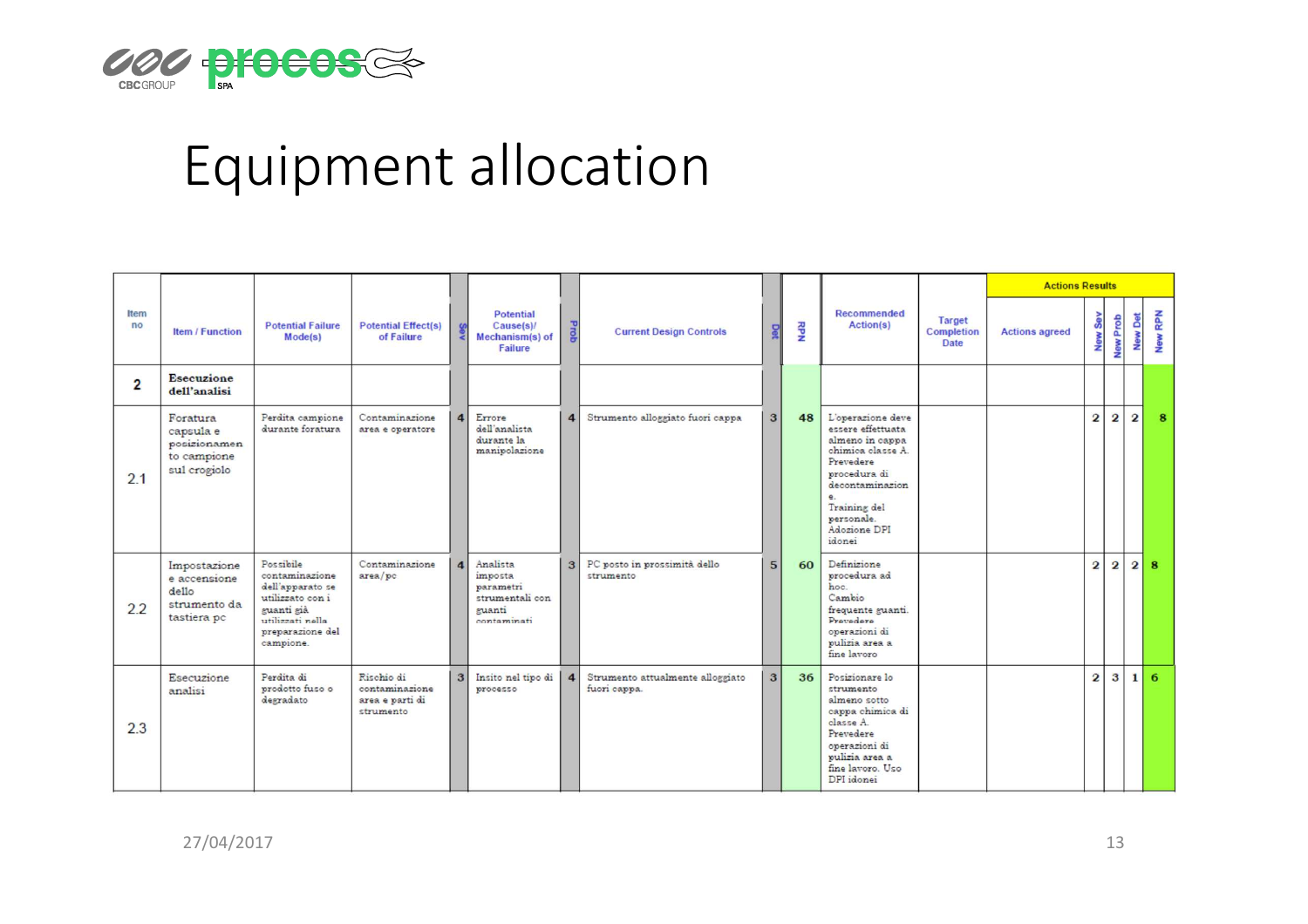

## Equipment allocation and rescoring

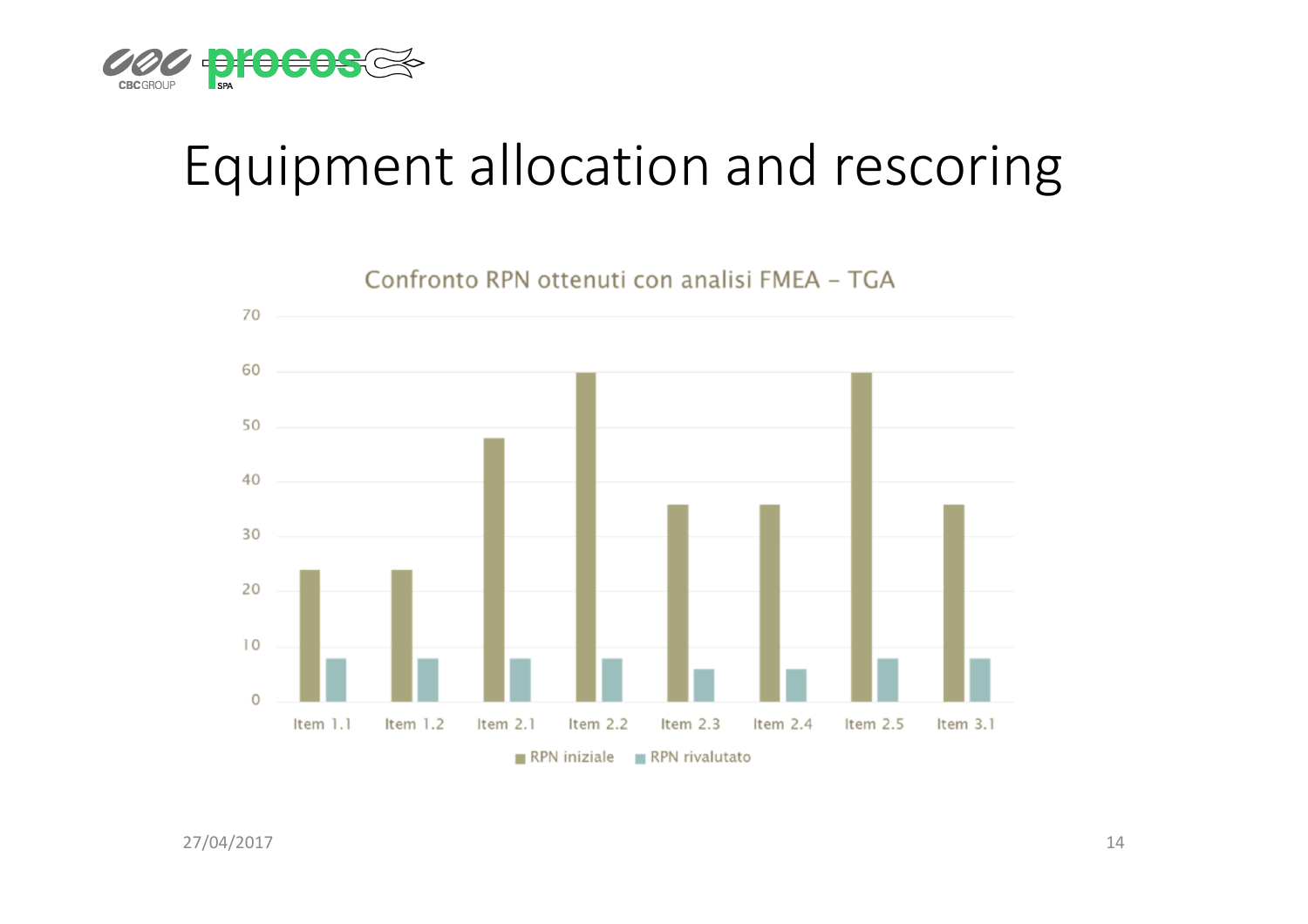

## Difficulties to overcome in RA analysis

- **If applied at early stages, it requires a predictive vision among the team**
- Unclear definitions of problem statement
- Unclear qualitative grading
- $\textcolor{red}{\bullet}$  The RA exercise is perceived too complex
- The RA exercise is not done in a timely manner
- Process knowledge is not available



- Team is not multifunctional/multidisciplinary and appropriate contribution of each member is required
- The outcome is already decided
- It is sometimes easy to forget during daily work activity and insufficient Review & Communication may jeopardize the work done

#### It has to be part of the culture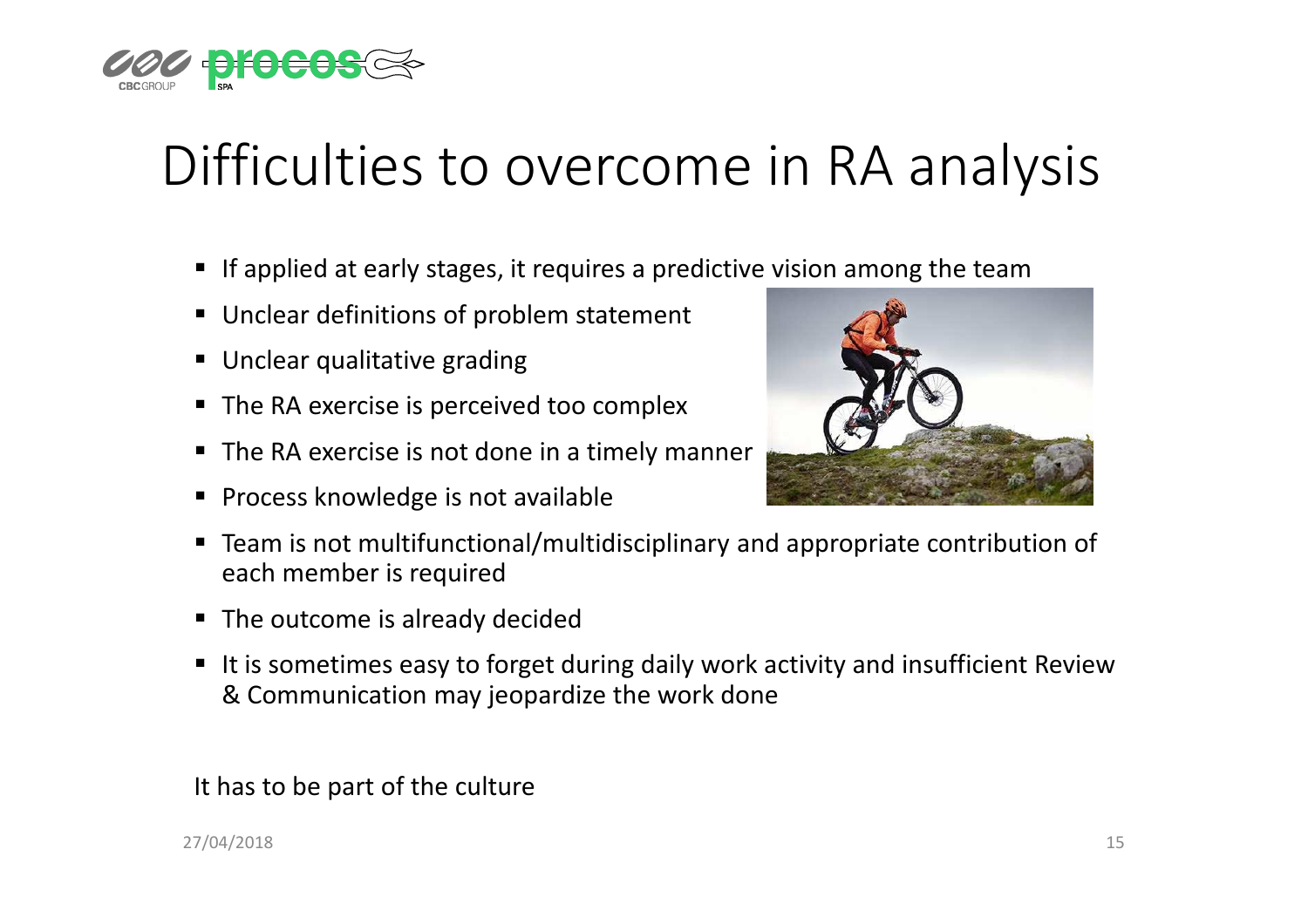

### Paybacks

- Create or establish a risk-based culture in the organization
- Greater assurance of quality through risk control
	- Facilitate the awareness of risks
	- Risk can be predicted, prevented and controlled
- Better comprehension between stakeholders and QP, Reg.Aff., manufacturers, GMP inspectors, EU authorities
- Increasing confidence between industry and competent authorities, if the science applied to risk management process is acceptable

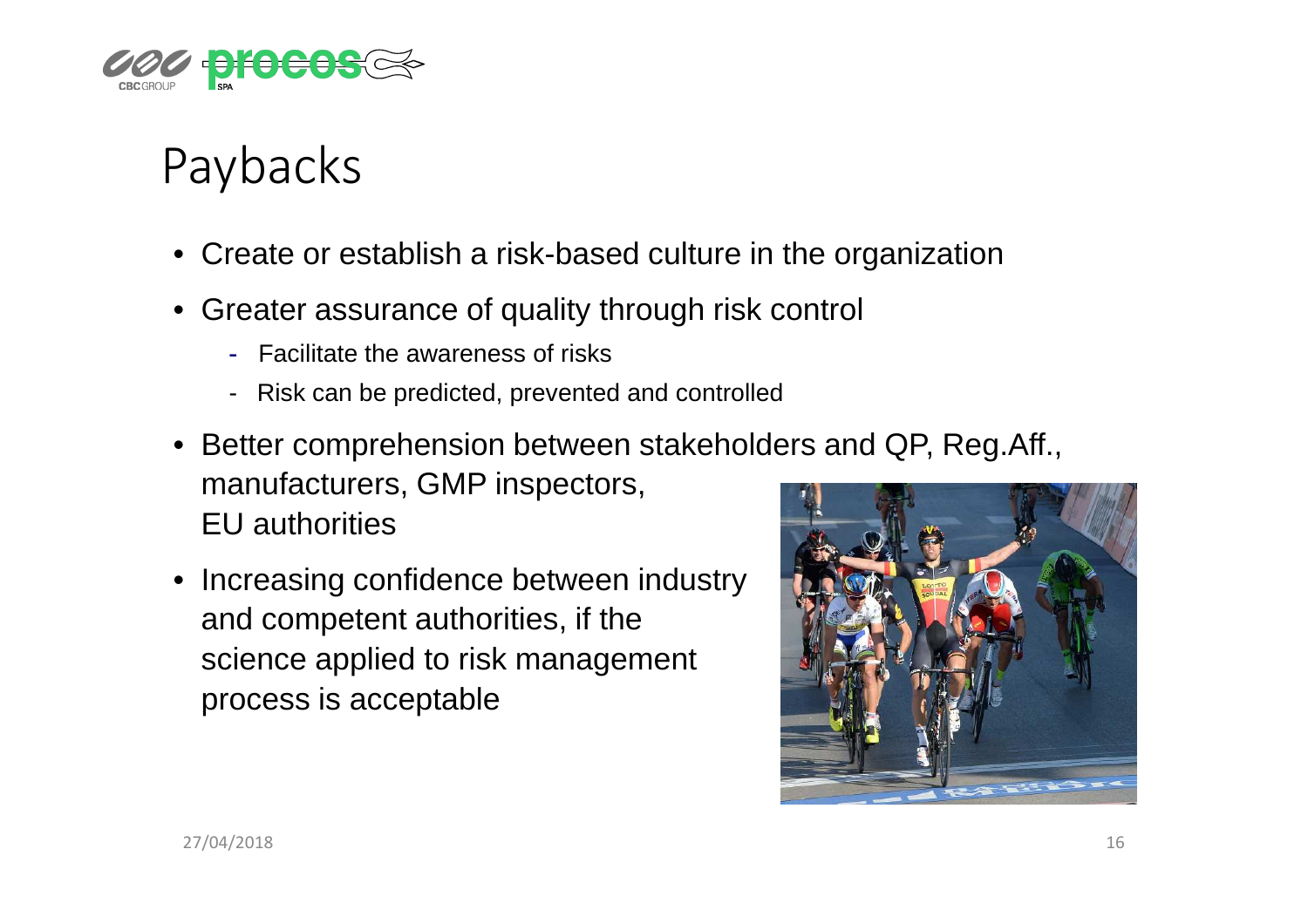

## QRM: conclusions

**Expanding risk management approach helps** preventing potential future losses

 $\triangle$ **The biggest value lays in the promotion of** 

- $\checkmark$ continuous improvement
- $\checkmark$ diligent management practices
- $\checkmark$ ongoing monitoring

### **To ensure business continuity**